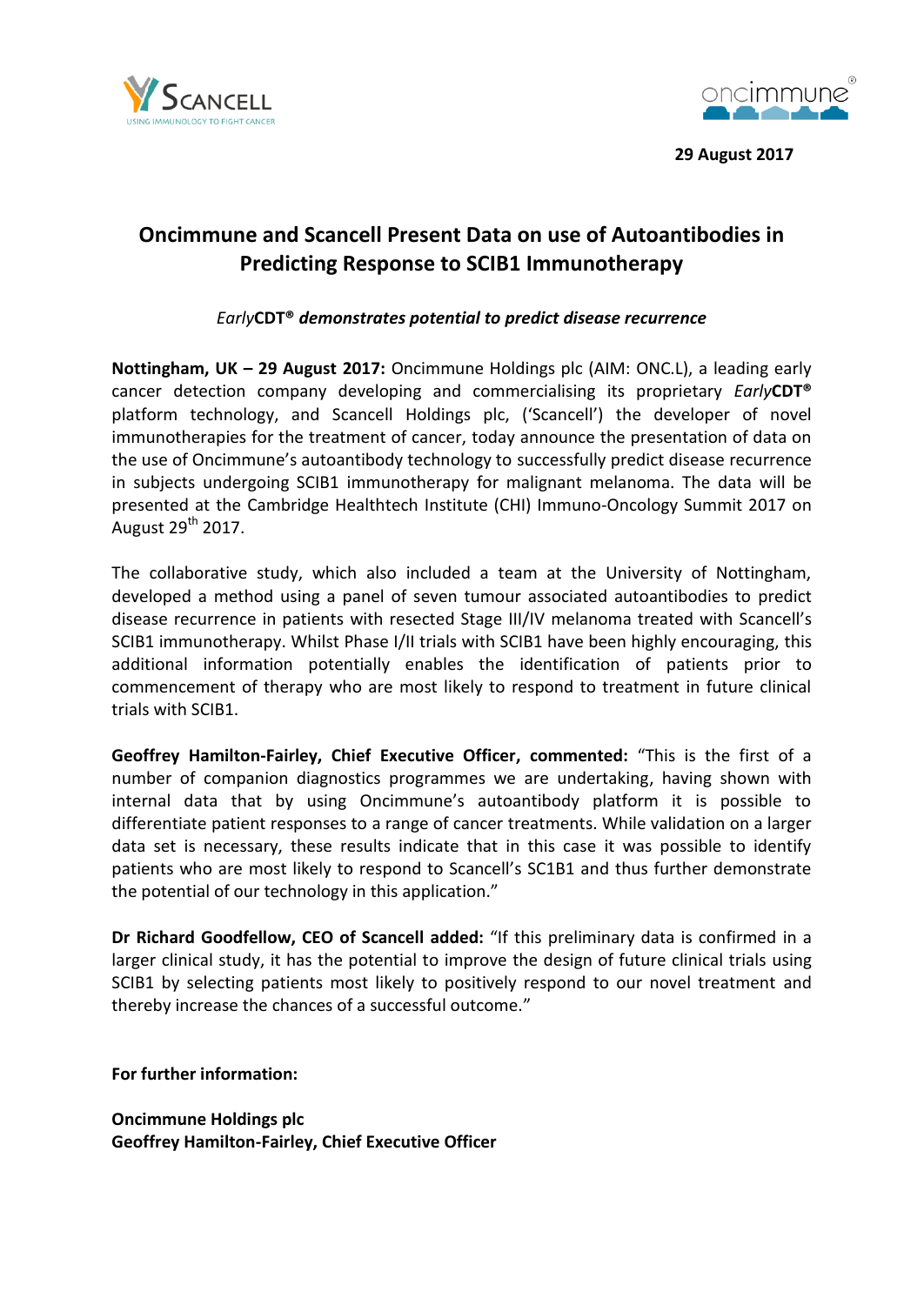



### [contact@oncimmune.co.uk](mailto:contact@oncimmune.co.uk)

#### **Zeus Capital Limited**

Phil Walker, Giles Balleny +44 (0) 203 829 5000

**Media enquiries: Consilium Strategic Communications** Chris Gardner, Matthew Neal, Lindsey Neville [oncimmune@consilium-comms.com](mailto:oncimmune@consilium-comms.com) +44 (0) 20 3709 5708

### **Scancell contacts**

| Dr John Chiplin, Executive Chairman<br>Dr Richard Goodfellow, CEO | <b>Scancell Holdings Plc</b> | +1 858 900 2646<br>+44 (0) 20 3727 1000      |
|-------------------------------------------------------------------|------------------------------|----------------------------------------------|
| Freddy Crossley (Corporate Finance)<br>Maisie Atkinson (Sales)    | Panmure Gordon & Co          | +44 (0) 20 7886 2500<br>+44 (0) 20 7886 2905 |
| Mo Noonan/Simon Conway                                            | <b>FTI Consulting</b>        | +44 (0) 20 3727 1000                         |

## **About Oncimmune**

Oncimmune is a leading early cancer detection company developing and commercialising its proprietary EarlyCDT® platform technology. Oncimmune has pioneered the development of autoantibody tests that can detect cancer up to four years earlier than other methods and can be applied to a very wide range of solid tumour types. The Company's first product, *Early***CDT®-Lung**, was launched in 2012, as a CLIA test in the USA and since then over 150,000 commercial tests have been sold. *Early***CDT®-Lung** is available through physicians in the US and also privately in the UK and other regions. *Early***CDT®-Lung** is being used in the largest ever randomised trial for the early detection of lung cancer using biomarkers. The NHS Scotland ECLS study of over 12,000 high-risk smokers is now fully recruited and in the final follow up stage. *Early***CDT®** tests for liver and ovarian cancer are in development.

Oncimmune, headquartered in Nottingham, United Kingdom with testing facilities in the US, joined AIM in May 2016 under the ticker ONC.L. For more information visit [www.oncimmune.com](http://www.oncimmune.com/)

## **About Scancell**

Scancell is developing novel immunotherapies for the treatment of cancer based on its ImmunoBody® and Moditope® technology platforms.

Scancell's first ImmunoBody®, SCIB1 is being developed for the treatment of melanoma. Data from the Phase 1/2 clinical trial demonstrate that SCIB1, when used as monotherapy, has a marked effect on tumour load, produces a melanoma-specific immune response and